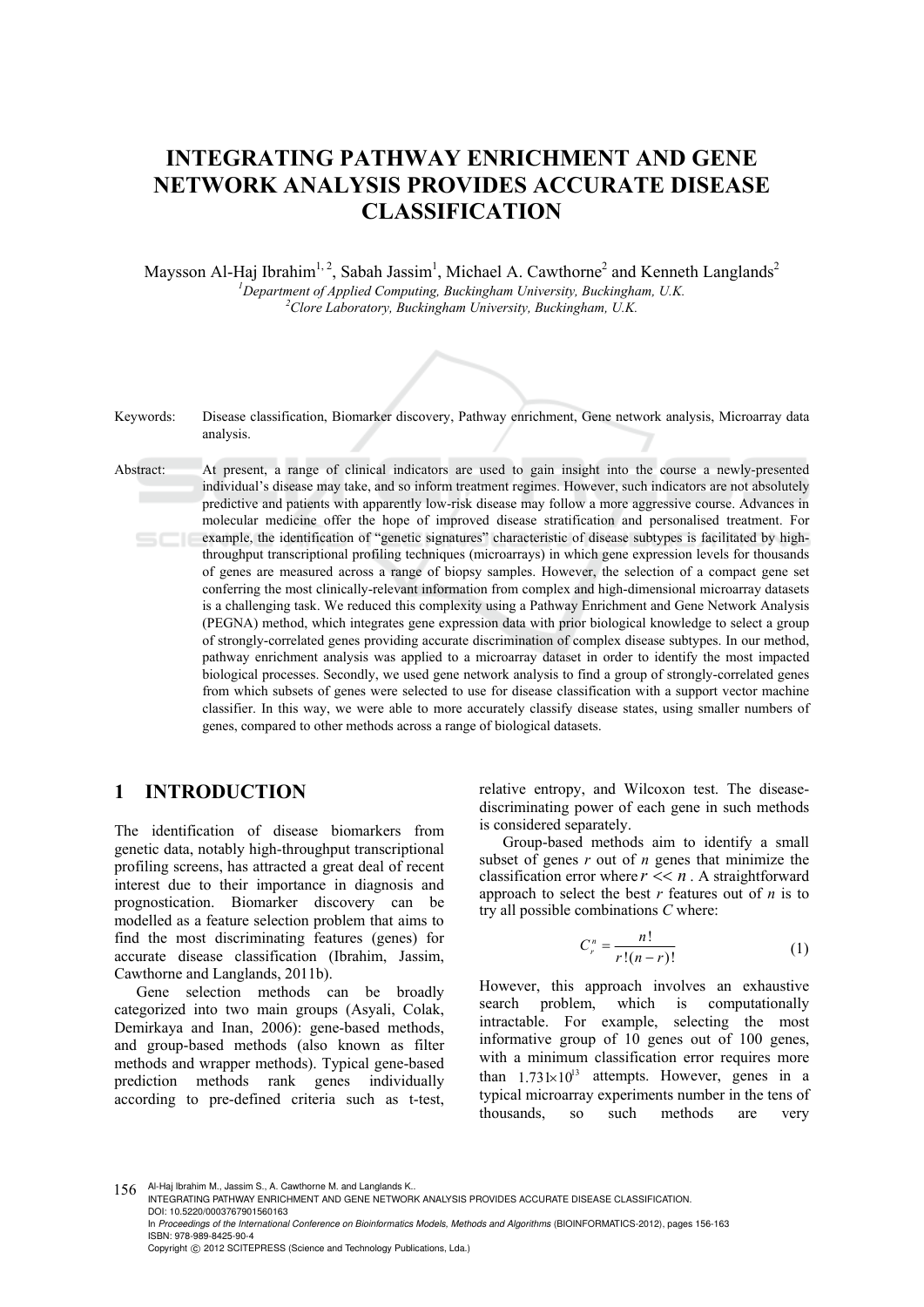computationally-demanding. Well-known traditional approximation solutions of exhaustive search problems such as Branch-and-bound-search, sequential forward/ backward selection and sequential forward/ backward floating search have been proposed to enhance the efficiency of groupbased methods (Jain, Duin and Mao, 2000; Jain and Zongker, 1997; Simon, 2003). However, the gene groupings for these and similar algorithms are based on statistically-derived clusters, not on biological knowledge. In this paper we describe an alternative solution based on limiting the search space to a group of correlated genes of greatest biological relevance to the disease type. This rationale is informed by the importance of combining gene expression data with prior biological knowledge to achieve better disease classification and provide additional contextual biological information compared to other methods. The complexity of biological systems has necessitated the categorisation of genes in the context of discrete biological processes (pathways), generating a vast repository of information curated in publiclyavailable databases. This classification has taken different forms, including categorizing genes according to narrowly defined descriptive terms (specifically cellular component, biological process and molecular function) by the Gene Ontology (GO) consortium (Ashburner, Ball, Blake, Botstein, Butler, Cherry, Davis, Dolinski, Dwight, Eppig and others, 2000), or by grouping genes using pathways, such as in the database maintained by KEGG (The Kyoto Encyclopaedia of Genes and Genomes database) (Kanehisa and Goto, 2000).

These initiatives have facilitated new approaches for disease classification and biomarker discovery by combining gene expression data with standardised functional annotations. Guo, Zhang, Li, Wang, Xu, Yu, Zhu, Wang, Wang, Topol, Wang and Rao (2005) used an arithmetic mean and median of all the gene expression values in each category defined by GO to capture the activity of that category, represented as a vector. Rapaport, Zinovyev, Dutreix, Barillot and Vert (2007) and Chen and Wang (2009) relied on Principal Component Analysis (PCA) to summarize all genes in every pathway in a compact representation. Su, Yoon and Dougherty (2009) computed the loglikelihood ratio comparing different disease phenotypes based on the expression level of each gene. The activity of a given pathway was inferred by combining the log-likelihood ratios of the constituent genes. Tai and Pan (2007) used all genes in a pathway with no transformation. Others have

applied a greedy search algorithm to find subsets of discriminating genes in each pathway summarized using the mean (Chuang et al., 2007) or sum of zscores (Hwang and Park, 2009). These algorithms output gene sets able to provide disease classification accuracies that are comparable to conventional gene selection methods. However, while summarizing a set of genes using one or more of the values described above might provide accuracy in disease classification, they do not necessarily facilitate the identification of those genes germane to disease pathogenesis (Ibrahim et al.,  $2011b$ ).

The Gene Expression Network Analysis Tool (GXNA) described by Nacu et al., (2007) uses interaction data to build small networks of mammalian genes. Yousef et al., (2009), described a method that ranked microarray genes individually using t-test criteria before selecting a subset of genes to be subjected to gene network analysis with GXNA. However this method did not strive to identify the smallest number of strongly-correlated genes, and a pre-filtering step may more effectively identify compact sets of biologically-relevant targets.

Ibrahim et al., (2011b) described a gene selection method that exploited pathway enrichment analysis to identify the most relevant pathways perturbed in a given microarray dataset. From this a set of differentially-expressed genes (DEGs) was isolated for disease classification. Although this approach involves pathway enrichment analysis, the critical problem remains the selection of the smallest number of genes correlating with outcomes. Pathways may contain hundreds of genes (as shown in Table 1, which presents the number of expressed genes (nGene) in the top 10 most perturbed pathways in a dataset derived from patients with leukaemia). However, while the selection of biomarkers from pathway-enriched datasets performed well, an additional step to increase biological relevance could more effectively identify those genes correlating most strongly with disease subtypes.

Herein we describe a Pathway Enrichment and Gene Network Analysis (PEGNA) method to facilitate more accurate disease classification. PEGNA integrates gene expression data with prior biological knowledge at two levels to select a group of correlated genes able to accurately discriminate complex as well as simple disease traits. Initially, PEGNA applies pathway enrichment analysis to a microarray dataset, followed by the selection of the top active (impacted) pathways most relevant to the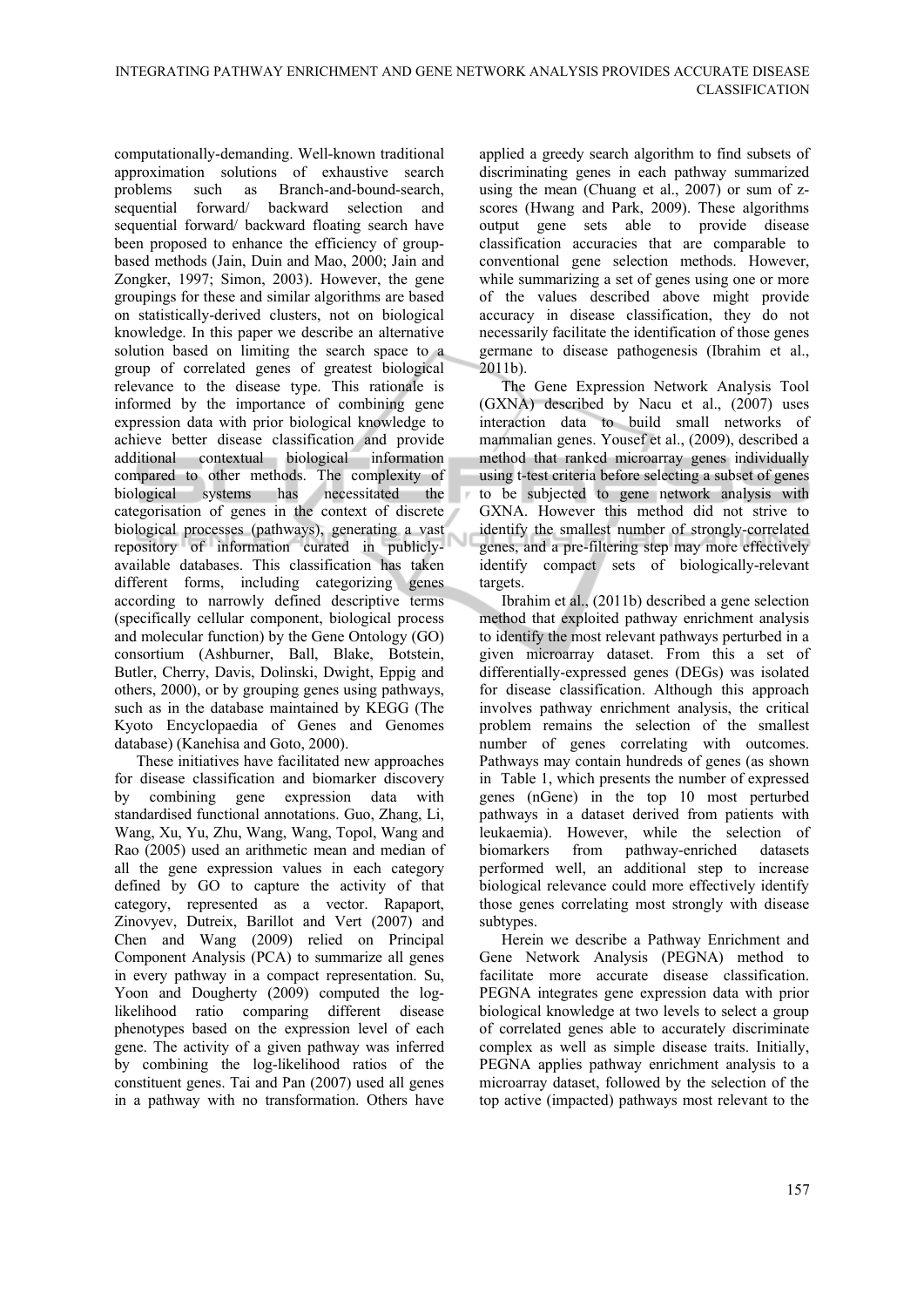disease type before merging their genes into one common group*.* Secondly, the common genes are fed into gene network analysis (using GXNA) to construct a gene network of a given size, thereby enriching for a group of genes most relevant to the disease under study.

# **2 PATHWAY ENRICHMENT AND GENE NETWORK ANALYSIS**

Figure 1 illustrates the PEGNA method for enriching microarray data. Datasets are randomly split into training and testing sets of equal size, with an equal representation of disease subtypes and correlated genes identified as described below. Median expression values for different disease states were determined across arrays within the sets.

i. *Pathway Enrichment Analysis.* Pathways are sets of correlated genes interacting together to perform specific biological tasks, thus pathway enrichment analysis is more informative for biologists compared to unsorted lists of genes (Tian, Greenberg, Kong, Altschuler, Kohane and Park, 2005). Such analysis helps to identify the most relevant pathways to the phenotype. A number of statistical methods have been described for pathway enrichment; including Fisher exact and Chi-squared tests to calculate the probability of obtaining the observed number of significantly altered genes in a pathway by chance (Curtis et al., 2005). Others methods, such as gene set enrichment analysis (GSEA) (Subramanian et al, 2005) and z-score (Cheadle et al., 2003), assign each pathway a statistical score representing its contribution to the phenotype under analysis. Several tools such as GenMapp (Dahlquist et al., 2002), Gene-Sifter (GeneSifter® Analysis Edition), and Pathway Miner (Pandey et al., 2004) use zscores in evaluating either GO term or pathway enrichment (reviewed in (Curtis et al., 2005)).

In this paper, we use the z-score for pathway enrichment analysis as it is straightforward to implement, although any pathway enrichment method could be used. The z-score is a statistical test under the hypergeometric distribution, and herein we use it as a measure of significance of the 108 predefined signalling pathways imported from KEGG after superimposing expression data. We chose to focus on signalling pathways due to their relevance to cancer and relative ease in removing redundancies, a process described in (Ibrahim et al., 2011a). The z-score of a pathway  $p (p=1, 2, ..., 108)$ is given by the following formula:

$$
zscore_p = \frac{(r - n\frac{R}{N})}{\sqrt{n(\frac{R}{N})(1 - \frac{R}{N})(1 - \frac{n-1}{N-1})}}
$$
(2)

Where *N* is the total number of expressed genes detected by the microarray, *R* is the total number of significant genes (i.e. genes that meet the criteria for fold change above threshold, and p-value below threshold),  $n$  is the total number of expressed genes in the pathway  $p$ , and  $r$  is the number of significant genes in the pathway *p*.

ii. *Pathway Ranking.* Pathway enrichment analysis assigns a score to each predefined pathway based on perturbations in gene expression. Ranking pathways by descending score readily allows identification of those most relevant to the phenotype.

iii. *Isolation of Significant Genes from* k *High Scoring Pathways to Create a Gene Cluster* p*.* We selected the top 10 most relevant pathways  $(k=10)$  as this provides the best compromise between identifying informative genes and redundancy.

iv. *Creation of Gene Networks with GXNA.* The genes in group *p* might number in hundreds as mentioned earlier. Therefore, we used GXNA (Nacu et al., 2007) to build gene networks of strongly correlated genes. In addition to prior biological information obtained from the KEGG database, GXNA relies on statistical measures for scoring networks and uses a search algorithm to output *m* user defined networks with high scores.

v. *Identification of Networks with the Lowest Classification Error Rate.* We assigned a score for each of the *m* networks based on classification error rates obtained using the training set achieved with a Support Vector Machine (SVM) classifier. The gene network giving the lowest classification error was selected.

vi. *Identification of* N *Discriminating Features (Genes).* As illustrated in Figure 1, steps 4, 5, and 6 are repeated for different sizes of gene networks. In this paper, we selected  $N= 2, 4, 6, \dots 24$  genes.

To evaluate the performance of the PEGNA algorithm, we used the test dataset to calculate disease classification accuracy achieved with the SVM classifier, based on the *N* genes from the selected network, using a K-fold cross-validation testing strategy.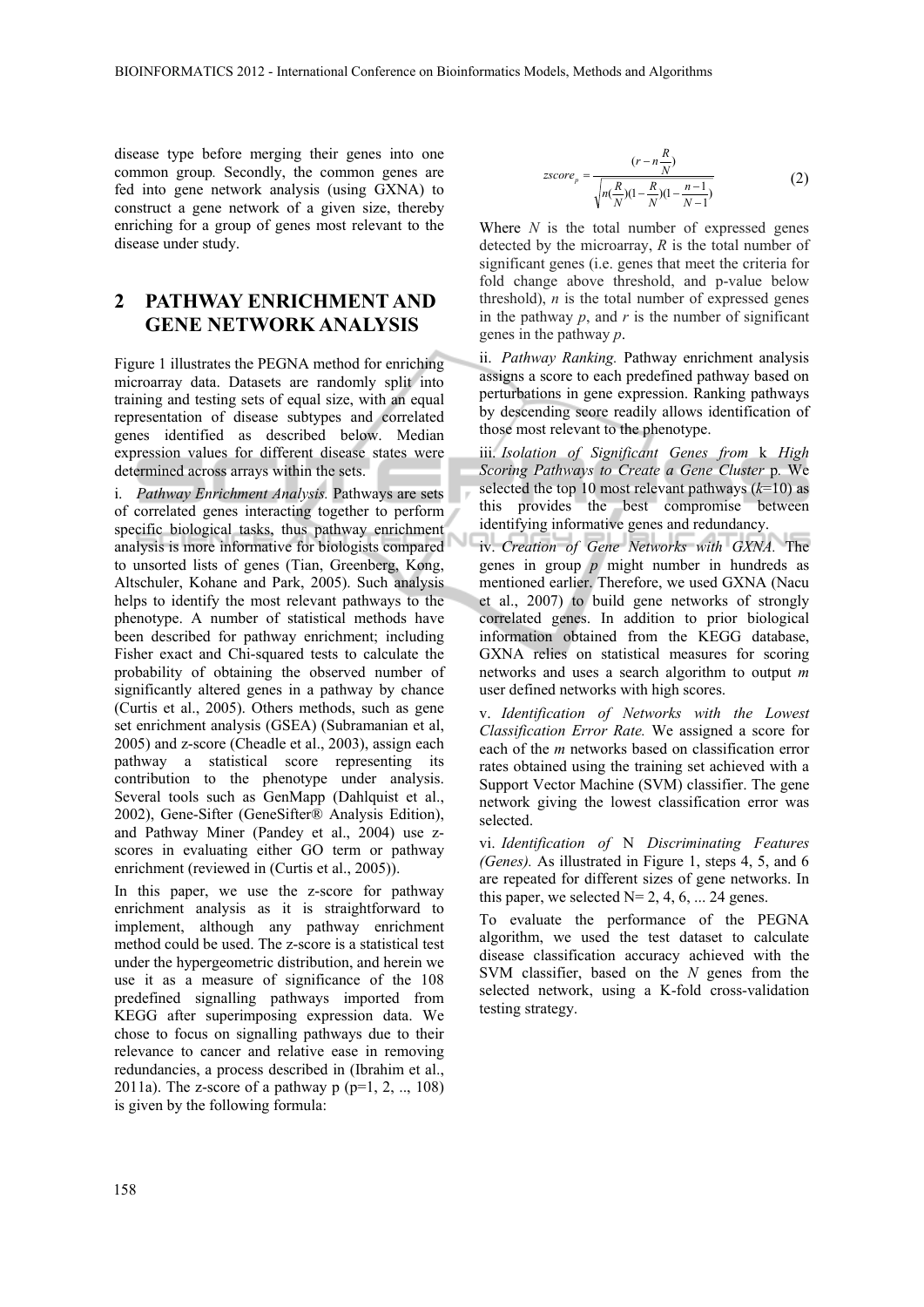

Figure 1: A flowchart of the Pathway Enrichment and Gene Network Analysis (PEGNA) method.

# **3 RESULTS**

### **3.1 Datasets**

#### **3.1.1 AML**

Acute Myeloid Leukaemia (AML) is a haematopoietic malignancy resulting from the deregulated proliferation of myeloid precursor cells (or blasts). Microarray studies have been used to identify gene expression changes that are unique to AML blasts in order to identify those genes whose expression profile differentiates leukaemic cells from normal cells in order to generate effective therapeutic targets.

We reanalysed an AML dataset that compared 38 myeloid cell samples derived from healthy donors and 26 samples of blasts from AML patients (Stirewalt, Meshinchi, Kopecky, Fan, Pogosova-Agadjanyan, Engel, Cronk, Dorcy, McQuary and Hockenbery, 2008). RNA from these tissues was

analysed using an Affymetrix GeneChip U133A platform (GEO (Gene Expression Omnibus database) accession GSE9476). Typical output of the first stage of our analysis pipeline, pathway enrichment, is shown in Table 1. A number of critical pathways are identified, as previously discussed (Ibrahim et al, 2011a).

#### **3.1.2 Psoriasis**

Psoriasis is a common skin disease that causes enhanced epidermal cell division resulting in red, dry patches of thickened skin. Understanding the pathogenesis of this disease and identification of its potential mediators has been investigated through profiling genome-wide transcriptional changes with microarray technology.

We reanalysed a dataset containing matched samples of uninvolved and lesional skin from 28 psoriatic patients (Yao, Richman, Morehouse, de Los Reyes, Higgs, Boutrin, White, Coyle, Krueger, Kiener and others, 2008). The Affymetrix® whole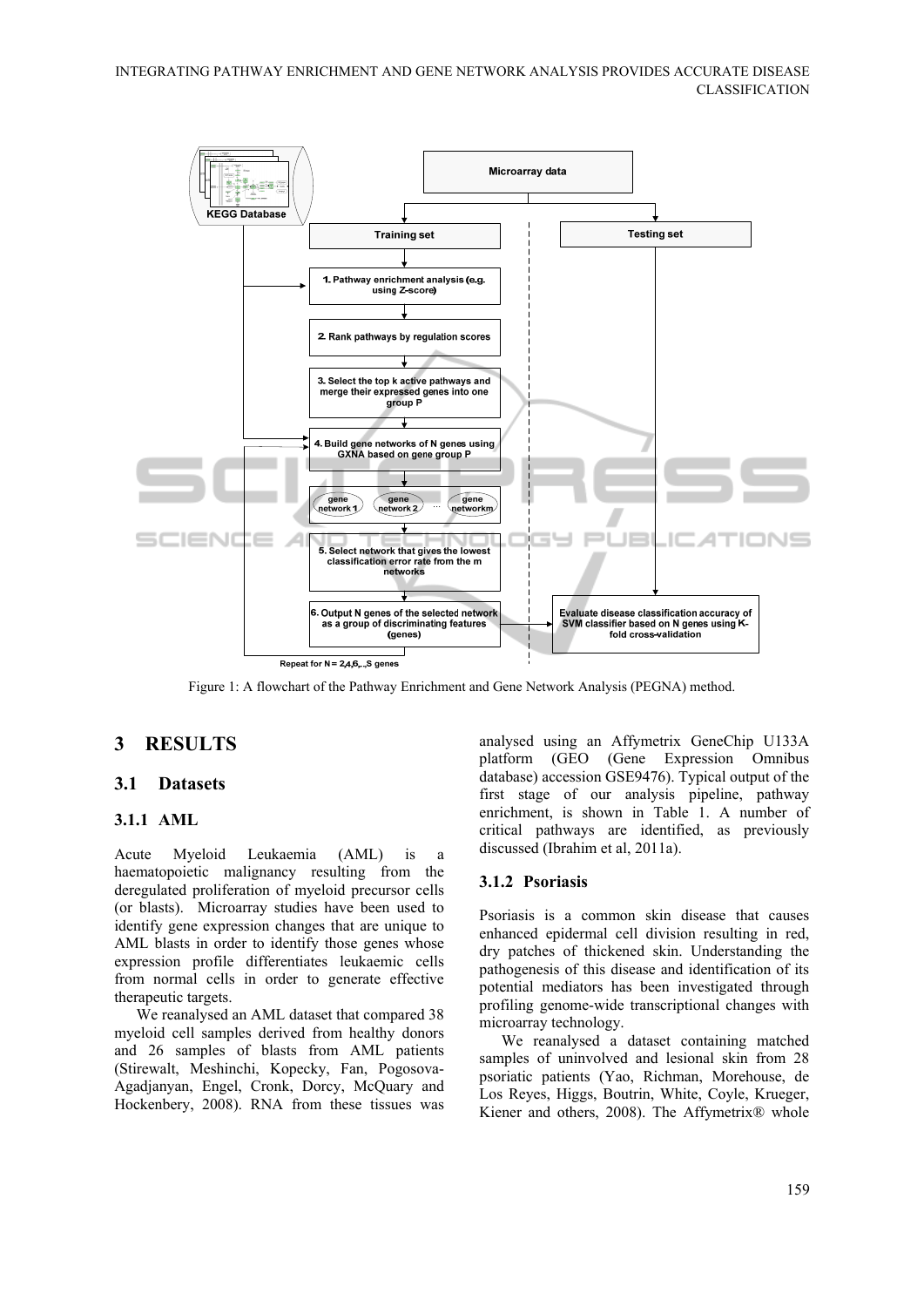genome U133 plus v2.0 array platform (GEO accession GSE14905) was used to profile genes expression in the different groups. In our analyses, we focused on identifying the list of genes best able to differentiate lesional from non-lesional samples.

#### **3.1.3 Breast Cancer**

The histological grade of invasive breast carcinoma (designated 1, 2 or 3) provides clinically-important prognostic information. Grades 1 and 3 are associated with low and high risk of recurrence respectively, while grade 2 is associated with an intermediate risk of recurrence.

We studied a previously reported breast cancer dataset (Sotiriou, Wirapati, Loi, Harris, Fox, Smeds, Nordgren, Farmer, Praz, Haibe-Kains and others, 2006) consisting of 189 samples in total (67 grade 1, 59 grade 2, 46 grade 3, and 17 unknown) analysed using Affymetrix U133A platform (GEO accession GSE2990). We focused on discriminating Types 1 and 3 in this report.

Table 1: Top 10 AML pathways ranked by z-score.

| rank | pathway                                      | z-score nGene |     |
|------|----------------------------------------------|---------------|-----|
| 1    | Osteoclast differentiation                   | 4.67          | 126 |
| 2    | Antigen processing and<br>presentation       | 4.09          | 76  |
| 3    | Natural killer cell mediated<br>cytotoxicity | 4.06          | 127 |
| 4    | Acute myeloid leukemia                       | 3.87          | 58  |
| 5    | T cell receptor signaling pathway            | 3.69          | 105 |
| 6    | Malaria                                      | 3.69          | 50  |
| 7    | Systemic lupus erythematosus                 | 3.54          | 120 |
| 8    | Staphylococcus aureus infection              | 3.35          | 54  |
| 9    | Endocytosis                                  | 3.29          | 183 |
| 10   | Bacterial invasion of epithelial<br>cells    | 2.89          | 66  |

#### **3.2 Performance**

We compared the performance of the PEGNA algorithm with two other pathway enrichment based approaches: Pathway Enrichment with Differentially-Expressed Genes (PE\_DEGs, (Ibrahim et al., 2011b) and Pathway Enrichment with Principal Component Analysis (PE\_PCA) using a support vector machine (SVM) classifier. The three approaches share the first three steps illustrated in Figure 1 and differ in the selection of gene groups from the *k* most impacted pathways. PE\_DEGs ranks the genes according to their fold change and pvalue in a descending manner and selects a group of size *N* from the top ranked genes, which are used without further network enrichment. Alternatively, it is attractive to use a dimension reduction technique to produce a compact representation of the data. PCA has been used extensively in the area of microarray-based disease classification to effectively reduce the dimensionality of microarray data (Rapaport et al., 2007; Chen and Wang, 2009). In the PE\_PCA method, we applied PCA on the genes identified by pathway analysis to extract a summary of *N* transformed metaGenes. Importantly, PEGNA and PE\_DEGs have an advantage over PE\_PCA in as much as they output a group of identifiable genes rather than metaGenes, with implications for understanding pathogenic mechanisms and creating diagnostic assays.

For all methods, raw array data extracted from GEO were normalized by the Robust Multichip Average (RMA) method using built-in functions in Matlab 7.10.0, and the significant genes discriminating normal and disease tissue, or disease sub-types were detected using criteria of fold change $>=1.5$  and p-value $< 0.05$  prior to pathway enrichment.

Experimental results in this paper are achieved using a SVM classifier applied to the test data using K-fold cross validation (*k*=10). Test samples are divided into *k* subsets so the SVM is trained on *k-*1 subsets and tested on the remaining subset. The process is then repeated 10 times as each subset is taken to be a test set in turn (leave-one-out method).

Figure 2 illustrates the increased accuracy achieved with PEGNA compared to alternative methods in the AML dataset. PEGNA achieves the highest disease classification accuracy across a range of gene group sizes. Moreover, PEGNA achieves 100% classification accuracy using a group of 8, 14, 16, 18, and 20 genes.



Figure 2: AML classification accuracies achieved with PE\_DEGs, PE\_PCA\_and PEGNA using gene groups of different sizes [2, ... 24].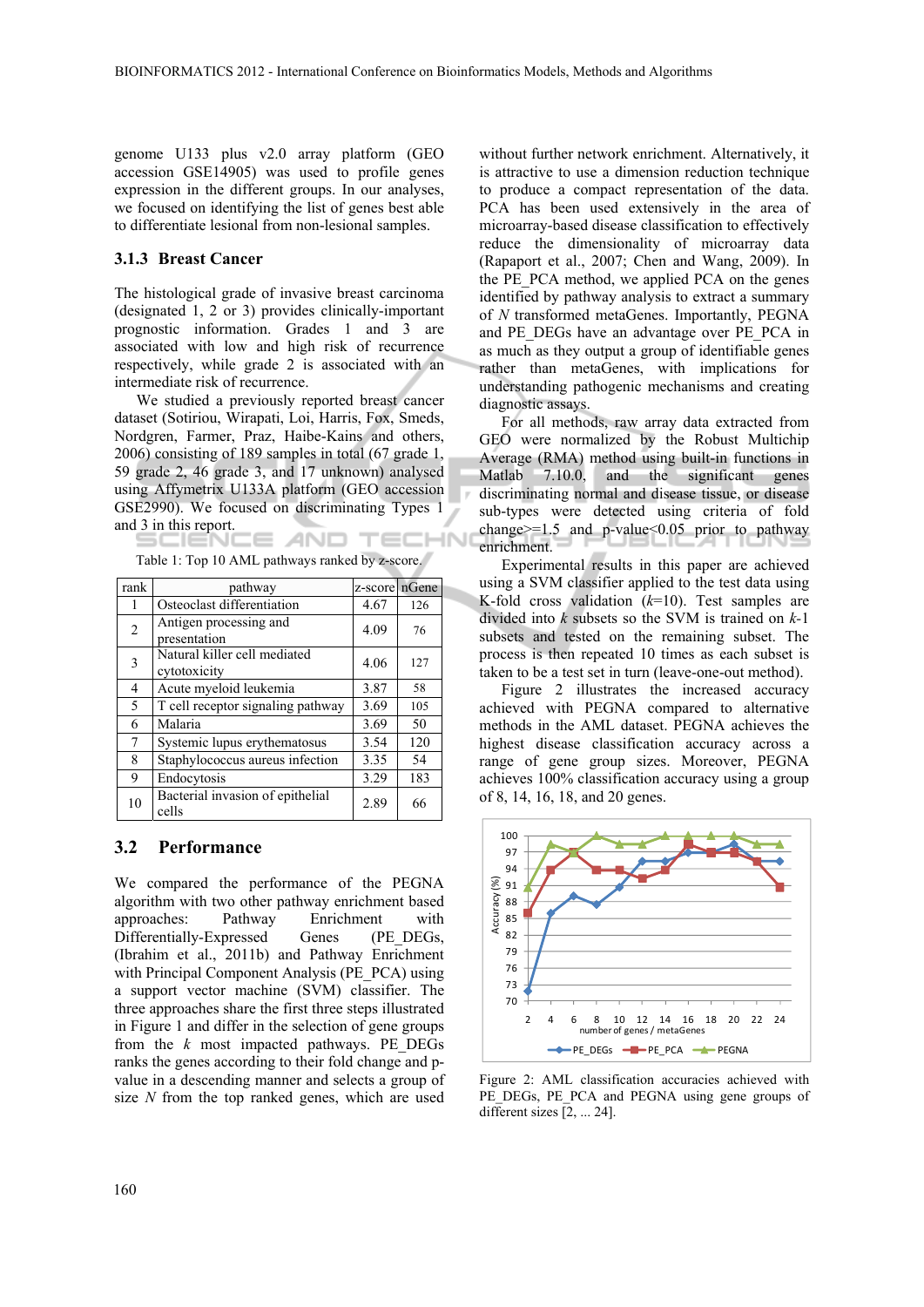Analysis of the psoriasis microarray dataset shows that PEGNA outperforms PE\_DEGs and PE\_PCA in terms of classification accuracy (Figure 3). Specifically, our method consistently achieves 100% accuracy between 2 and 12 genes.



Figure 3: Psoriasis classification accuracies achieved with PE\_DEGs, PE\_PCA, and PEGNA using gene groups of different sizes  $[2, ... 24]$ .

Analysis of the breast cancer data, illustrated in Figure 4, is more challenging compared to the other two datasets as a consequence of the complex pathogenesis of the disease and the fact that we are comparing disease subtypes, rather than performing a disease versus normal compartment analysis. As a consequence of this, the three methods achieve less accurate classification compared to the previous two datasets, although PEGNA consistently achieves the highest classification accuracy. For example, using a group of just 2 genes, classification accuracy of PEGNA, PE\_PCA, and PE\_DEGs are 82.5%, 78.5%, and 76% respectively. A maximal accuracy of 86.5% is achieved with PEGNA, which can be contrasted with the values of 84.9% and 83.3% achieved with PE\_PCA and PE\_DEGs respectively.



Figure 4: Breast cancer classification accuracies achieved with PE\_DEGs, PE\_PCA, and PEGNA using gene groups of different sizes [2, ... 24].

The most informative genes isolated from our analysis of the breast cancer data are shown in Table 2. Notably, five of the eight genes are known to be informative in breast cancer, with the remaining two showing a strong cancer association and one (CCNB1) implicated in drug metabolism. While biomarker identification is a problem distinct from the improved understanding of disease processes, it will be of interest to investigate further the roles of ZBT16, CCNB1 and CDC20 in the pathogenesis of breast cancer.

Table 2: Disease association in breast cancer biomarkers isolated with PEGNA.

| Gene               | Disease association                      | Reference                  |  |  |  |  |  |  |
|--------------------|------------------------------------------|----------------------------|--|--|--|--|--|--|
|                    | Increased risk invasive<br>breast cancer | (Lawrence, Merino,         |  |  |  |  |  |  |
| <b>RXR</b>         |                                          | Simpson, Manrow, Page,     |  |  |  |  |  |  |
|                    |                                          | DL and Steeg, 1998)        |  |  |  |  |  |  |
|                    | Associated with long-                    | (Bonome, Levine, Shih,     |  |  |  |  |  |  |
| ZBTB16             | term ovarian cancer                      | Randonovich, Pise-Masison  |  |  |  |  |  |  |
|                    | survival                                 | et al., 2008)              |  |  |  |  |  |  |
| CDK <sub>1</sub>   | Increased risk of relapse                | (Kim, Nakayama, Miyoshi,   |  |  |  |  |  |  |
|                    | in breast cancer                         | Taguchi et al., 2007)      |  |  |  |  |  |  |
| <b>CCNB1</b>       | Breast cancer drug                       | (Shen, Huang, Jee and Kuo, |  |  |  |  |  |  |
|                    | sensitivity                              | 1998)                      |  |  |  |  |  |  |
| CDC20              | Over-expressed in gastric                | (Kim, Sohn, Yoon, Oh,      |  |  |  |  |  |  |
|                    | cancers                                  | Yang et al., 2005)         |  |  |  |  |  |  |
| PTTG1              | Associated with poor                     | (Lo, Yu, Chen, Hsu, Mau,   |  |  |  |  |  |  |
|                    | breast cancer prognosis                  | Yang, Wu and Shen, 2007)   |  |  |  |  |  |  |
| BIRC5              | Associated with poor                     | (Span, Sweep, Wiegerinck,  |  |  |  |  |  |  |
|                    | breast cancer prognosis                  | Tjan-Heijnen et al., 2004) |  |  |  |  |  |  |
| MAD <sub>2L1</sub> | Associated with poor                     | (Sotiriou, Neo, McShane,   |  |  |  |  |  |  |
|                    | breast cancer prognosis                  | Korn, Long et al., 2003)   |  |  |  |  |  |  |

Table 3: Comparison of classification accuracy (%Acc) obtained with PE\_DEGs, PE\_PCA, and PEGNA using three disease datasets.

|              |           | Leukaemia | Psoriasis | <b>Breast</b><br>Cancer |
|--------------|-----------|-----------|-----------|-------------------------|
|              | nGene     | 20        | 18        | 6                       |
| PE DEGs      | $%$ Acc.  | 98.4      | 98.2      | 83.3                    |
|              | nMetaGene | 16        |           | 14                      |
| PE PCA       | $%$ Acc.  | 98.4      | 100       | 84.9                    |
|              | nGene     |           |           |                         |
| <b>PEGNA</b> | $%$ Acc.  | 100.0     | 100.0     | 86.5                    |

Table 3 summarises optimal performances achieved with the three methods, i.e. the highest classification accuracy based on a minimum number of genes/ metaGenes obtained across three disease datasets. It is clear that PEGNA achieves better accuracy in discriminating discrete (such as psoriasis) as well as more complex (such as breast cancer) disease states using fewer genes compared to the other two methods. Moreover, PEGNA outputs a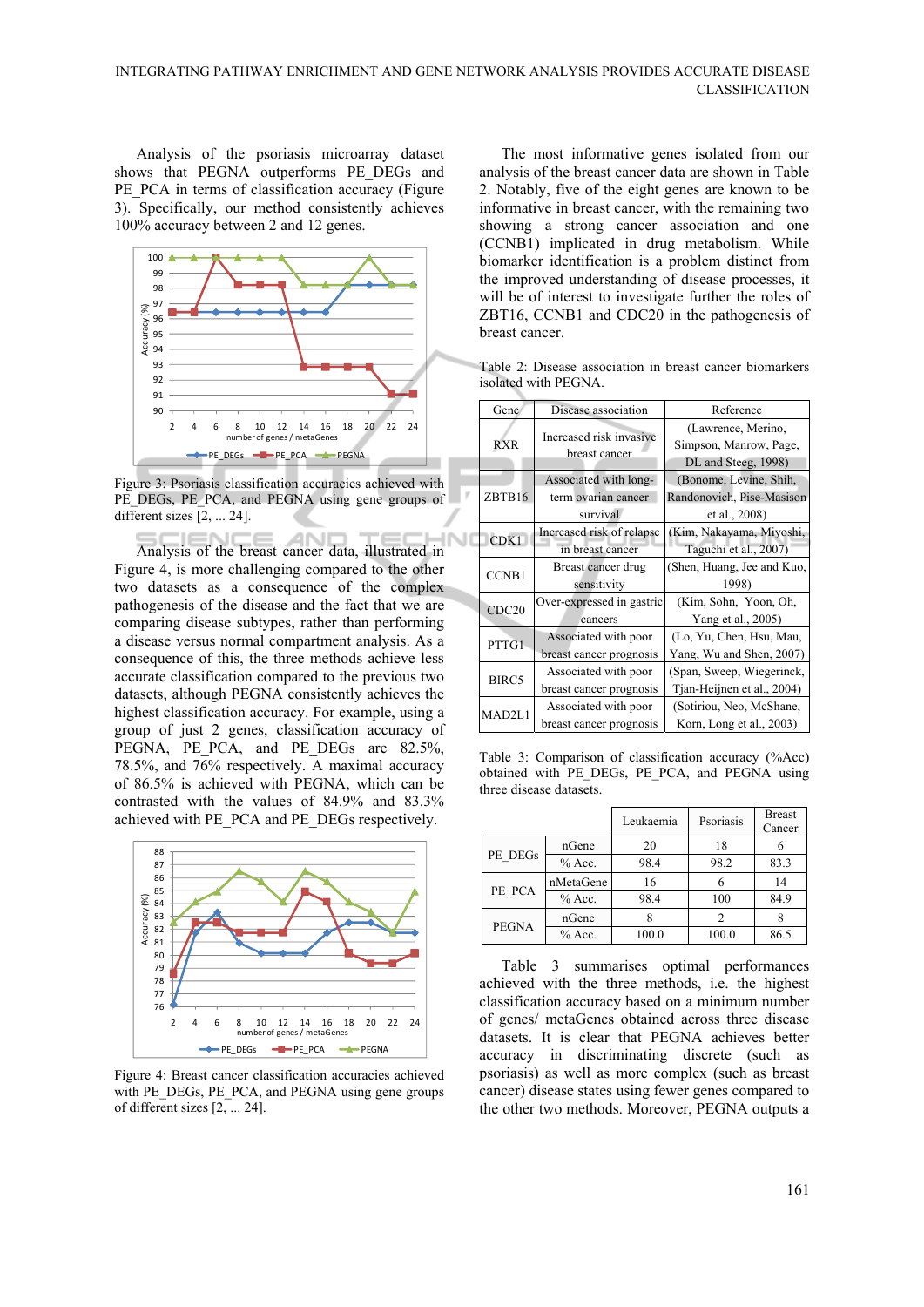group of genes rather than metaGenes.

## **4 CONCLUSIONS**

By systematically filtering complex microarray datasets, we identified the minimal gene sets able to discriminate disease states. This is important as any diagnostic test needs to be cost effective, and testing small numbers of genes in disease biopsies is much more cost-effective compared to performing, for example, genome-wide analyses. While PCA may be useful in reducing array dimensionality, methods that isolate identifiable genes are preferred. Moreover, the identity of critical genes yields insight into mechanisms of disease pathogenesis. A further increase in accuracy may be provided by the inclusion of currently unannotated transcripts, or by increasing pathway definitions, but at the present time this is algorithmically complex. Ultimately, diagnostic gene expression fingerprints must be rigorously evaluated in prospective analyses, and we Jain, A. and Zongker, D. (1997). Feature Selection: are currently refining our methods to facilitate discrimination of ever more complex disease types.

### **REFERENCES**

- Ashburner, M., Ball, C. A., Blake, J. A., Botstein, D., Butler, H., Cherry, J. M., Davis, A. P., Dolinski, K., Dwight, S. S., Eppig, J. T. and others. (2000). Gene Ontology: tool for the unification of biology. *Nature genetics, 25,* 25-29.
- Asyali, M. H., Colak, D., Demirkaya, O. and Inan, M. S. (2006). Gene Expression Profile Classification: A Review. *Current Bioinformatics*, *1,* 55-73.
- Bonome, T., Levine, D. A., Shih, J., Randonovich, M., Pise-Masison, C. A., Bogomolniy, F., Ozbun, L., Brady, J., Barrett, J. C., Boyd, J. and others. (2008). A gene signature predicting for survival in suboptimally debulked patients with ovarian cancer. *Cancer Research, 68*, 5478.
- Cheadle, C., Vawter, M. P., Freed, W. J. and Becker, K. G. (2003). Analysis of Microarray Data Using Z Score Transformation. *Journal Of Molecular Diagnostics, 5*, 73-81.
- Chen, X. and Wang, L. (2009). Integrating Biological Knowledge with Gene Expression Profiles for Survival Prediction of Cancer. *Journal of Computational Biology, 16*, 265–278.
- Chuang, H. Y., Lee, E., Liu, Y. T., Lee, D. and Ideker, T. (2007). Network-based classification of breast cancer metastasis. *Molecular systems biology, 3*, 140.
- Curtis, R. K., Oresic, M. and Vidal-Puig, A. (2005). Pathways to the analysis of microarray data. *TRENDS In Biotechnology, 23*, 429-435.
- Dahlquist, K. D., Salomonis, N., Vranizan, K., Lawlor, S. C. and Conklin, B. R. (2002). GenMAPP, a new tool for viewing and analyzing microarray data on biological pathways. *Nature Genetics, 31*, 19-93.
- Gene Expression Omnibus database. (n.d.). Retrieved June 2011, from http://www.ncbi.nlm.nih.gov/geo/
- GeneSifter® Analysis Edition. (n.d.). Retrieved January 2011, from http://www.genesifter.net
- Guo, Z., Zhang, T., Li, X., Wang, Q., Xu, J., Yu, H., Zhu, J., Wang, H., Wang, C., Topol, E., Wang, Q. and Rao, S. (2005). Towards precise classification of cancers based on robust gene functional expression profiles. *BMC Bioinformatics, 6*, 58.
- Hwang, T. and Park, T. (2009). Identification of differentially expressed subnetworks based on multivariate ANOVA. *BMC bioinformatics, 10*, 128.
- Ibrahim, M. A. H., Jassim, S., Cawthorne, M. A. and Langlands, K. (2011a). A Topology-based Score for Pathway Enrichment. *In Press, Journal of Computational Biology* .
- Ibrahim, M. A. H., Jassim, S., Cawthorne, M. A. and Langlands, K. (2011b). Pathway-based Gene Selection for Disease Classification. *International Conference on Information Society* (pp. 360-365). London: IEEE.
- Evaluation, Application, and Small Sample Performance. *IEEE Transactions On Pattern Analysis And Machine Intelligence PAMI, 19*, 153-157.
- Jain, A. K., Duin, R. P. and Mao, J. (2000). Statistical Pattern Recognition: A Review. *IEEE Transactions On Pattern Analysis And Machine Intelligence PAMI, 22*, 4-37.
- Kanehisa, M. and Goto, S. (2000). KEGG: Kyoto encyclopedia of genes and genomes. *Nucleic Acids Research, 28*, 27.
- Kim, J. M., Sohn, H. Y., Yoon, S. Y., Oh, J. H., Yang, J. O., Kim, J. H., Song, K. S., Rho, S. M., Yoo, H. S., Kim, Y. S. and others. (2005). Identification of Gastric Cancer–Related Genes Using a cDNA Microarray Containing Novel Expressed Sequence Tags Expressed in Gastric Cancer Cells. *Clinical Cancer Research, 5*, 473.
- Kim, S. J., Nakayama, S., Miyoshi, Y., Taguchi, T., Tamaki, Y., Matsushima, T., Torikoshi, Y., Tanaka, S., Yoshida, T., Ishihara, H. and others. (2007). Determination of the specific activity of CDK1 and CDK2 as a novel prognostic indicator for early breast cancer. *Annals of Oncology, 48*, 68.
- Lawrence, J. A., Merino, M. J., Simpson, J. F., Manrow, R. E., Page, D. L. and Steeg, P. S. (1998). A high-risk lesion for invasive breast cancer, ductal carcinoma in situ, exhibits frequent overexpression of retinoid X receptor. *Cancer Epidemiology Biomarkers & Prevention, 7*, 29.
- Lo, Y. L., Yu, J. C., Chen, S. T., Hsu, G. C., Mau, Y. C., Yang, S. L., Wu, P. E. and Shen, C. Y. (2007). Breast cancer risk associated with genotypic polymorphism of the mitotic checkpoint genes: a multigenic study on cancer susceptibility. *Carcinogenesi , 28*, 1079.
- Nacu, S., Critchley-Thorne, R., Lee, P. and Holmes, S.